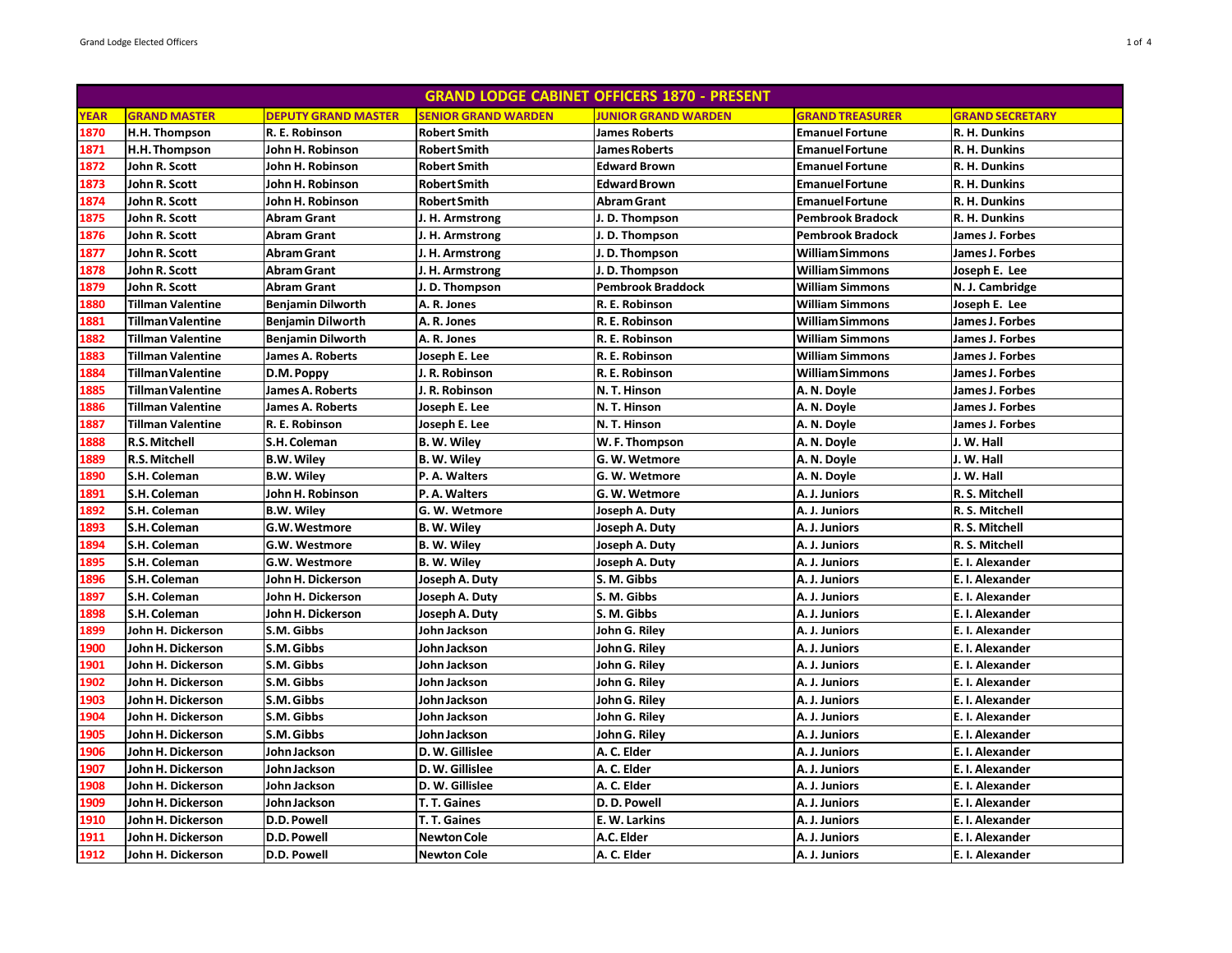| <b>YEAR</b><br><b>GRAND MASTER</b><br><b>DEPUTY GRAND MASTER</b><br><b>SENIOR GRAND WARDEN</b><br><b>JUNIOR GRAND WARDEN</b><br><b>GRAND TREASURER</b><br><b>GRAND SECRETARY</b><br>1913<br>John H. Dickerson<br>D.D. Powell<br>Newton Cole<br>E. W. Larkins<br>A. J. Juniors<br>E. I. Alexander<br>1914<br>John H. Dickerson<br>D.D. Powell<br>Newton Cole<br>E. W. Larkins<br>A.J. Juniors<br>R. B. Brooks<br>1915<br>John H. Dickerson<br>John R. Hall<br>D.D. Powell<br>M. Mickens<br>A. J. Juniors<br>R. B. Brooks<br>1916<br>D.D. Powell<br>R.B. Brooks<br>John R. Hall<br>J. C. Lee<br>A. J. Juniors<br>W. A. Glover<br>1917<br>D.D. Powell<br>H. Mickens<br>John R. Hall<br>J. C. Lee<br>A. J. Juniors<br>W. A. Glover<br>1918<br>D.D. Powell<br>H. Mickens<br>S. J. Patterson<br>H.Y. Tookes<br>W. D. Thomas<br>W. A. Glover<br>1919<br>D.D. Powell<br>W. A. Glover<br>H. Mickens<br>S. J. Patterson<br>H. Y. Tookes<br>L. N. Robinson<br>1920<br>D.D. Powell<br>H. Mickens<br>H. Y. Tookes<br>R. T. Gordon<br>W.D. Thomas<br>W. A. Glover<br>1921<br>D.D. Powell<br>W. A. Glover<br>H. Mickens<br>H. Y. Tookes<br>C. H. Henry<br>W. D. Thomas<br>1922<br>D.D. Powell<br>H. Mickens<br>H. Y. Tookes<br>C. H. Henry<br>W. D. Thomas<br>W. A. Glover<br>1923<br>D.D. Powell<br>H. Mickens<br>H. Y. Tookes<br>C. H. Henry<br>E. H. Williams<br>W.D. Thomas<br>1924<br>D.D. Powell<br>H. Mickens<br>J. B. Green<br>W.D. Thomas<br>E. H. Williams<br>C. H. Henry<br>1925<br>D.D. Powell<br>W. D. Thompson<br>H. Mickens<br>E. H. Williams<br>C.H. Henry<br>J. B. Green<br>1926<br>D.D. Powell<br>J.B. Green<br>H. Mickens<br>E. H. Williams<br>C.H. Henry<br>W.D. Thompson<br>1927<br>D.D. Powell<br>C.H. Henry<br>J. B. Green<br>W.D. Thompson<br>H. Mickens<br>P. A. Mitchell<br>1928<br>D.D. Powell<br>C.H. Henry<br>I.B. Green<br>R. J. Swain<br>H. Mickens<br>P. A. Mitchell<br>D.D. Powell<br>1929<br>R. J. Swain<br>A. Fleming<br>H. Mickens<br>P. A. Mitchell<br>C.H. Henry |
|-----------------------------------------------------------------------------------------------------------------------------------------------------------------------------------------------------------------------------------------------------------------------------------------------------------------------------------------------------------------------------------------------------------------------------------------------------------------------------------------------------------------------------------------------------------------------------------------------------------------------------------------------------------------------------------------------------------------------------------------------------------------------------------------------------------------------------------------------------------------------------------------------------------------------------------------------------------------------------------------------------------------------------------------------------------------------------------------------------------------------------------------------------------------------------------------------------------------------------------------------------------------------------------------------------------------------------------------------------------------------------------------------------------------------------------------------------------------------------------------------------------------------------------------------------------------------------------------------------------------------------------------------------------------------------------------------------------------------------------------------------------------------------------------------------------------------------------------------------------------------------------------------------------------------------------------------------------------------------------------|
|                                                                                                                                                                                                                                                                                                                                                                                                                                                                                                                                                                                                                                                                                                                                                                                                                                                                                                                                                                                                                                                                                                                                                                                                                                                                                                                                                                                                                                                                                                                                                                                                                                                                                                                                                                                                                                                                                                                                                                                         |
|                                                                                                                                                                                                                                                                                                                                                                                                                                                                                                                                                                                                                                                                                                                                                                                                                                                                                                                                                                                                                                                                                                                                                                                                                                                                                                                                                                                                                                                                                                                                                                                                                                                                                                                                                                                                                                                                                                                                                                                         |
|                                                                                                                                                                                                                                                                                                                                                                                                                                                                                                                                                                                                                                                                                                                                                                                                                                                                                                                                                                                                                                                                                                                                                                                                                                                                                                                                                                                                                                                                                                                                                                                                                                                                                                                                                                                                                                                                                                                                                                                         |
|                                                                                                                                                                                                                                                                                                                                                                                                                                                                                                                                                                                                                                                                                                                                                                                                                                                                                                                                                                                                                                                                                                                                                                                                                                                                                                                                                                                                                                                                                                                                                                                                                                                                                                                                                                                                                                                                                                                                                                                         |
|                                                                                                                                                                                                                                                                                                                                                                                                                                                                                                                                                                                                                                                                                                                                                                                                                                                                                                                                                                                                                                                                                                                                                                                                                                                                                                                                                                                                                                                                                                                                                                                                                                                                                                                                                                                                                                                                                                                                                                                         |
|                                                                                                                                                                                                                                                                                                                                                                                                                                                                                                                                                                                                                                                                                                                                                                                                                                                                                                                                                                                                                                                                                                                                                                                                                                                                                                                                                                                                                                                                                                                                                                                                                                                                                                                                                                                                                                                                                                                                                                                         |
|                                                                                                                                                                                                                                                                                                                                                                                                                                                                                                                                                                                                                                                                                                                                                                                                                                                                                                                                                                                                                                                                                                                                                                                                                                                                                                                                                                                                                                                                                                                                                                                                                                                                                                                                                                                                                                                                                                                                                                                         |
|                                                                                                                                                                                                                                                                                                                                                                                                                                                                                                                                                                                                                                                                                                                                                                                                                                                                                                                                                                                                                                                                                                                                                                                                                                                                                                                                                                                                                                                                                                                                                                                                                                                                                                                                                                                                                                                                                                                                                                                         |
|                                                                                                                                                                                                                                                                                                                                                                                                                                                                                                                                                                                                                                                                                                                                                                                                                                                                                                                                                                                                                                                                                                                                                                                                                                                                                                                                                                                                                                                                                                                                                                                                                                                                                                                                                                                                                                                                                                                                                                                         |
|                                                                                                                                                                                                                                                                                                                                                                                                                                                                                                                                                                                                                                                                                                                                                                                                                                                                                                                                                                                                                                                                                                                                                                                                                                                                                                                                                                                                                                                                                                                                                                                                                                                                                                                                                                                                                                                                                                                                                                                         |
|                                                                                                                                                                                                                                                                                                                                                                                                                                                                                                                                                                                                                                                                                                                                                                                                                                                                                                                                                                                                                                                                                                                                                                                                                                                                                                                                                                                                                                                                                                                                                                                                                                                                                                                                                                                                                                                                                                                                                                                         |
|                                                                                                                                                                                                                                                                                                                                                                                                                                                                                                                                                                                                                                                                                                                                                                                                                                                                                                                                                                                                                                                                                                                                                                                                                                                                                                                                                                                                                                                                                                                                                                                                                                                                                                                                                                                                                                                                                                                                                                                         |
|                                                                                                                                                                                                                                                                                                                                                                                                                                                                                                                                                                                                                                                                                                                                                                                                                                                                                                                                                                                                                                                                                                                                                                                                                                                                                                                                                                                                                                                                                                                                                                                                                                                                                                                                                                                                                                                                                                                                                                                         |
|                                                                                                                                                                                                                                                                                                                                                                                                                                                                                                                                                                                                                                                                                                                                                                                                                                                                                                                                                                                                                                                                                                                                                                                                                                                                                                                                                                                                                                                                                                                                                                                                                                                                                                                                                                                                                                                                                                                                                                                         |
|                                                                                                                                                                                                                                                                                                                                                                                                                                                                                                                                                                                                                                                                                                                                                                                                                                                                                                                                                                                                                                                                                                                                                                                                                                                                                                                                                                                                                                                                                                                                                                                                                                                                                                                                                                                                                                                                                                                                                                                         |
|                                                                                                                                                                                                                                                                                                                                                                                                                                                                                                                                                                                                                                                                                                                                                                                                                                                                                                                                                                                                                                                                                                                                                                                                                                                                                                                                                                                                                                                                                                                                                                                                                                                                                                                                                                                                                                                                                                                                                                                         |
|                                                                                                                                                                                                                                                                                                                                                                                                                                                                                                                                                                                                                                                                                                                                                                                                                                                                                                                                                                                                                                                                                                                                                                                                                                                                                                                                                                                                                                                                                                                                                                                                                                                                                                                                                                                                                                                                                                                                                                                         |
|                                                                                                                                                                                                                                                                                                                                                                                                                                                                                                                                                                                                                                                                                                                                                                                                                                                                                                                                                                                                                                                                                                                                                                                                                                                                                                                                                                                                                                                                                                                                                                                                                                                                                                                                                                                                                                                                                                                                                                                         |
| 1930<br>D.D. Powell<br>C.H. Henry<br>R. J. Swain<br>A. Fleming<br>H. Mickens<br>P. A. Mitchell                                                                                                                                                                                                                                                                                                                                                                                                                                                                                                                                                                                                                                                                                                                                                                                                                                                                                                                                                                                                                                                                                                                                                                                                                                                                                                                                                                                                                                                                                                                                                                                                                                                                                                                                                                                                                                                                                          |
| 1931<br>R. J. Swain<br> D.D. Powell<br>C.H. Henry<br>A. Fleming<br>H. Mickens<br>P. A. Mitchell                                                                                                                                                                                                                                                                                                                                                                                                                                                                                                                                                                                                                                                                                                                                                                                                                                                                                                                                                                                                                                                                                                                                                                                                                                                                                                                                                                                                                                                                                                                                                                                                                                                                                                                                                                                                                                                                                         |
| 1932<br>D.D. Powell<br>R. J. Swain<br>H. Mickens<br>P. A. Mitchell<br>C.H. Henry<br>A. Fleming                                                                                                                                                                                                                                                                                                                                                                                                                                                                                                                                                                                                                                                                                                                                                                                                                                                                                                                                                                                                                                                                                                                                                                                                                                                                                                                                                                                                                                                                                                                                                                                                                                                                                                                                                                                                                                                                                          |
| 1933<br>D.D. Powell<br>H. Mickens<br>C.H. Henry<br>R. J. Swain<br>A. Fleming<br>P. A. Mitchell                                                                                                                                                                                                                                                                                                                                                                                                                                                                                                                                                                                                                                                                                                                                                                                                                                                                                                                                                                                                                                                                                                                                                                                                                                                                                                                                                                                                                                                                                                                                                                                                                                                                                                                                                                                                                                                                                          |
| 1934<br>D.D. Powell<br>C.H. Henry<br>R. J. Swain<br>A. Fleming<br>H. Mickens<br>P. A. Mitchell                                                                                                                                                                                                                                                                                                                                                                                                                                                                                                                                                                                                                                                                                                                                                                                                                                                                                                                                                                                                                                                                                                                                                                                                                                                                                                                                                                                                                                                                                                                                                                                                                                                                                                                                                                                                                                                                                          |
| 1935<br>D.D. Powell<br>C.H. Henry<br>R. J. Swain<br>A. Fleming<br>P. A. Mitchell<br>P. A. Mitchell                                                                                                                                                                                                                                                                                                                                                                                                                                                                                                                                                                                                                                                                                                                                                                                                                                                                                                                                                                                                                                                                                                                                                                                                                                                                                                                                                                                                                                                                                                                                                                                                                                                                                                                                                                                                                                                                                      |
| 1936<br>C.H. Henry<br>R. J. Swain<br>A. Fleming<br> D.D. Powell<br>T. P. Duhart<br>P. A. Mitchell                                                                                                                                                                                                                                                                                                                                                                                                                                                                                                                                                                                                                                                                                                                                                                                                                                                                                                                                                                                                                                                                                                                                                                                                                                                                                                                                                                                                                                                                                                                                                                                                                                                                                                                                                                                                                                                                                       |
| 1937<br>D.D. Powell<br>C.H. Henry<br>A. Fleming<br>Peter Johnson<br>T. P. Duhart<br>P. A. Mitchell                                                                                                                                                                                                                                                                                                                                                                                                                                                                                                                                                                                                                                                                                                                                                                                                                                                                                                                                                                                                                                                                                                                                                                                                                                                                                                                                                                                                                                                                                                                                                                                                                                                                                                                                                                                                                                                                                      |
| 1938<br>D.D. Powell<br>C.H. Henry<br>A. Fleming<br>Peter Johnson<br>T. P. Duhart<br>P. A. Mitchell                                                                                                                                                                                                                                                                                                                                                                                                                                                                                                                                                                                                                                                                                                                                                                                                                                                                                                                                                                                                                                                                                                                                                                                                                                                                                                                                                                                                                                                                                                                                                                                                                                                                                                                                                                                                                                                                                      |
| 1939<br>D.D. Powell<br>C.H. Henry<br>A. Fleming<br>Peter Johnson<br>T. P. Duhart<br>P. A. Mitchell                                                                                                                                                                                                                                                                                                                                                                                                                                                                                                                                                                                                                                                                                                                                                                                                                                                                                                                                                                                                                                                                                                                                                                                                                                                                                                                                                                                                                                                                                                                                                                                                                                                                                                                                                                                                                                                                                      |
| 1940<br>D.D. Powell<br>A. Fleming<br>C. A. Gibbs<br>C.H. Henry<br><b>B. Colley</b><br>P. A. Mitchell                                                                                                                                                                                                                                                                                                                                                                                                                                                                                                                                                                                                                                                                                                                                                                                                                                                                                                                                                                                                                                                                                                                                                                                                                                                                                                                                                                                                                                                                                                                                                                                                                                                                                                                                                                                                                                                                                    |
| 1941<br>D.D. Powell<br>C.H. Henry<br>A. Fleming<br><b>B. Colley</b><br>C. A. Gibbs<br>P. A. Mitchell                                                                                                                                                                                                                                                                                                                                                                                                                                                                                                                                                                                                                                                                                                                                                                                                                                                                                                                                                                                                                                                                                                                                                                                                                                                                                                                                                                                                                                                                                                                                                                                                                                                                                                                                                                                                                                                                                    |
| 1942<br>D.D. Powell<br>C.H. Henry<br>A. Fleming<br><b>B. Colley</b><br>C. A. Gibbs<br>P. A. Mitchell                                                                                                                                                                                                                                                                                                                                                                                                                                                                                                                                                                                                                                                                                                                                                                                                                                                                                                                                                                                                                                                                                                                                                                                                                                                                                                                                                                                                                                                                                                                                                                                                                                                                                                                                                                                                                                                                                    |
| 1943<br>D.D. Powell<br>C.H. Henry<br>A. Fleming<br><b>B.</b> Colley<br>C. A. Gibbs<br>P. A. Mitchell                                                                                                                                                                                                                                                                                                                                                                                                                                                                                                                                                                                                                                                                                                                                                                                                                                                                                                                                                                                                                                                                                                                                                                                                                                                                                                                                                                                                                                                                                                                                                                                                                                                                                                                                                                                                                                                                                    |
| 1944<br> C.H. Henry<br>D.D. Powell<br>A. Fleming<br><b>B. Colley</b><br>C. A. Gibbs<br>P. A. Mitchell                                                                                                                                                                                                                                                                                                                                                                                                                                                                                                                                                                                                                                                                                                                                                                                                                                                                                                                                                                                                                                                                                                                                                                                                                                                                                                                                                                                                                                                                                                                                                                                                                                                                                                                                                                                                                                                                                   |
| 1945<br>C.H. Henry<br>R. Reche Williams<br>A. Fleming<br><b>B.</b> Colley<br>C. A. Gibbs<br>P. A. Mitchell                                                                                                                                                                                                                                                                                                                                                                                                                                                                                                                                                                                                                                                                                                                                                                                                                                                                                                                                                                                                                                                                                                                                                                                                                                                                                                                                                                                                                                                                                                                                                                                                                                                                                                                                                                                                                                                                              |
| 1946<br><b>C.H. Henry</b><br><b>R. Reche Williams</b><br>A. Fleming<br><b>B. Colley</b><br>C. A. Gibbs<br>P. A. Mitchell                                                                                                                                                                                                                                                                                                                                                                                                                                                                                                                                                                                                                                                                                                                                                                                                                                                                                                                                                                                                                                                                                                                                                                                                                                                                                                                                                                                                                                                                                                                                                                                                                                                                                                                                                                                                                                                                |
| 1947<br>A. Fleming<br><b>B. Colley</b><br>C. A. Gibbs<br> C.H. Henry<br><b>R. Reche Williams</b><br>P. A. Mitchell                                                                                                                                                                                                                                                                                                                                                                                                                                                                                                                                                                                                                                                                                                                                                                                                                                                                                                                                                                                                                                                                                                                                                                                                                                                                                                                                                                                                                                                                                                                                                                                                                                                                                                                                                                                                                                                                      |
| 1948<br>C.H. Henry<br>R. Reche Williams<br>A. Fleming<br><b>B.</b> Colley<br>C. A. Gibbs<br>P. A. Mitchell                                                                                                                                                                                                                                                                                                                                                                                                                                                                                                                                                                                                                                                                                                                                                                                                                                                                                                                                                                                                                                                                                                                                                                                                                                                                                                                                                                                                                                                                                                                                                                                                                                                                                                                                                                                                                                                                              |
| 1949<br><b>B. Colley</b><br>C. A. Gibbs<br> C.H. Henry<br><b>R. Reche Williams</b><br>A. Fleming<br>P. A. Mitchell                                                                                                                                                                                                                                                                                                                                                                                                                                                                                                                                                                                                                                                                                                                                                                                                                                                                                                                                                                                                                                                                                                                                                                                                                                                                                                                                                                                                                                                                                                                                                                                                                                                                                                                                                                                                                                                                      |
| 1950<br>C.H. Henry<br>R. Reche Williams<br>A. Fleming<br><b>B.</b> Colley<br>C. A. Gibbs<br>P. A. Mitchell                                                                                                                                                                                                                                                                                                                                                                                                                                                                                                                                                                                                                                                                                                                                                                                                                                                                                                                                                                                                                                                                                                                                                                                                                                                                                                                                                                                                                                                                                                                                                                                                                                                                                                                                                                                                                                                                              |
| 1951<br><b>R. Reche Williams</b><br><b>B. Colley</b><br> C.H. Henry<br>A. Fleming<br>C. A. Gibbs<br>P. A. Mitchell                                                                                                                                                                                                                                                                                                                                                                                                                                                                                                                                                                                                                                                                                                                                                                                                                                                                                                                                                                                                                                                                                                                                                                                                                                                                                                                                                                                                                                                                                                                                                                                                                                                                                                                                                                                                                                                                      |
| 1952<br>C.H. Henry<br>R. Reche Williams<br>A. Fleming<br><b>B. Colley</b><br>C. A. Gibbs<br>P. A. Mitchell                                                                                                                                                                                                                                                                                                                                                                                                                                                                                                                                                                                                                                                                                                                                                                                                                                                                                                                                                                                                                                                                                                                                                                                                                                                                                                                                                                                                                                                                                                                                                                                                                                                                                                                                                                                                                                                                              |
| 1953<br>C.H. Henry<br>R. Reche Williams<br>A. Fleming<br><b>B.</b> Colley<br>C. A. Gibbs<br>P. A. Mitchell                                                                                                                                                                                                                                                                                                                                                                                                                                                                                                                                                                                                                                                                                                                                                                                                                                                                                                                                                                                                                                                                                                                                                                                                                                                                                                                                                                                                                                                                                                                                                                                                                                                                                                                                                                                                                                                                              |
| 1954<br>C.H. Henry<br><b>R. Reche Williams</b><br>C. A. Gibbs<br>A. Fleming<br><b>B. Colley</b><br>P. A. Mitchell                                                                                                                                                                                                                                                                                                                                                                                                                                                                                                                                                                                                                                                                                                                                                                                                                                                                                                                                                                                                                                                                                                                                                                                                                                                                                                                                                                                                                                                                                                                                                                                                                                                                                                                                                                                                                                                                       |
| 1955<br>C.H. Henry<br><b>B. Colley</b><br>C. A. Gibbs<br><b>R. Reche Williams</b><br>A. Fleming<br>P. A. Mitchell                                                                                                                                                                                                                                                                                                                                                                                                                                                                                                                                                                                                                                                                                                                                                                                                                                                                                                                                                                                                                                                                                                                                                                                                                                                                                                                                                                                                                                                                                                                                                                                                                                                                                                                                                                                                                                                                       |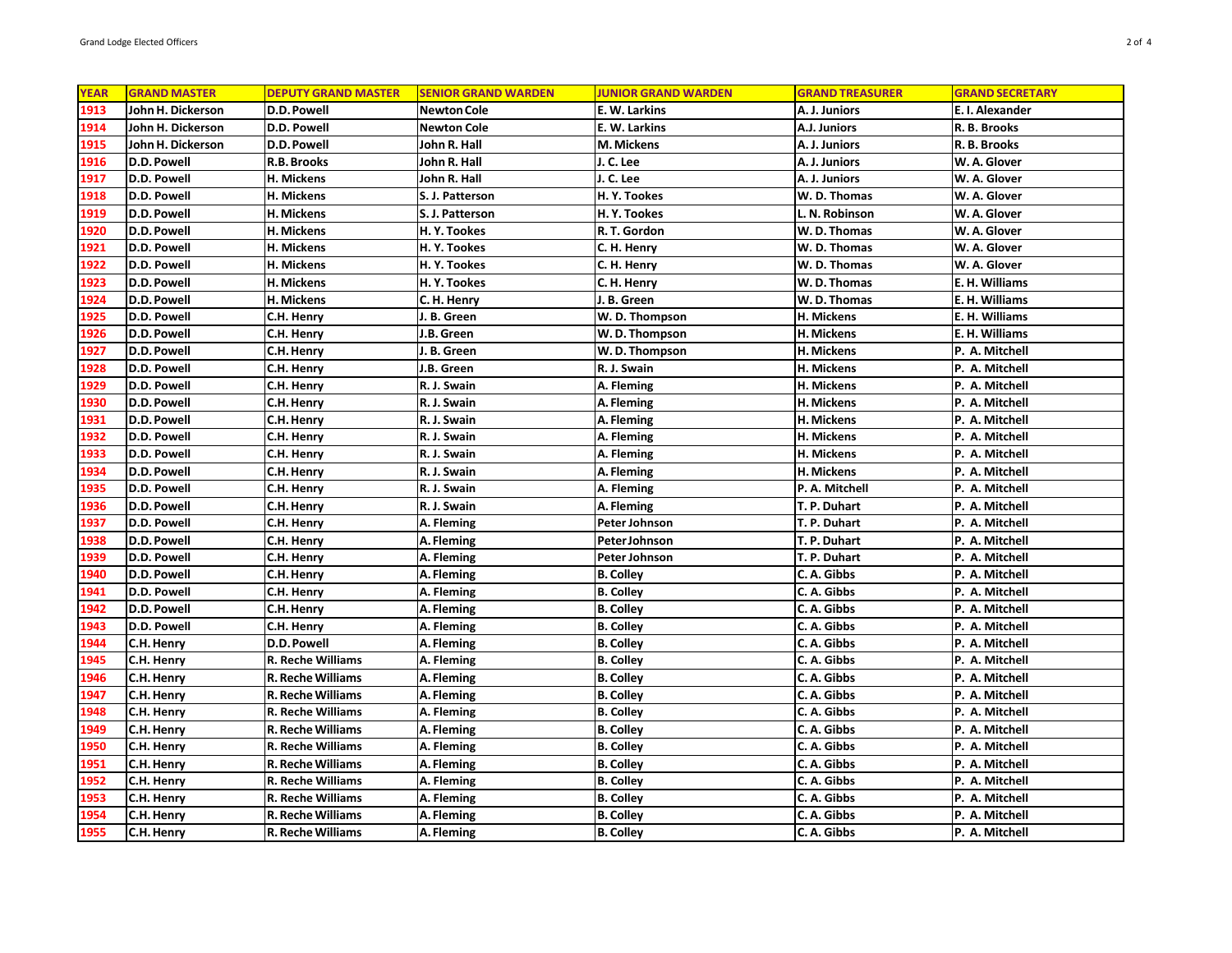| <b>YEAR</b> | <b>GRAND MASTER</b>      | <b>DEPUTY GRAND MASTER</b> | <b>Senior Grand Warden</b> | <b>JUNIOR GRAND WARDEN</b> | <b>GRAND TREASURER</b> | <b>GRAND SECRETARY</b> |
|-------------|--------------------------|----------------------------|----------------------------|----------------------------|------------------------|------------------------|
| 1956        | C.H. Henry               | R. Reche Williams          | A. Fleming                 | <b>B. Colley</b>           | C. A. Gibbs            | P.A. Mitchell          |
| 1957        | C.H. Henry               | <b>R. Reche Williams</b>   | C. L. Tate                 | G. T. McCall               | R. H. Wilson           | B. F. Irving           |
| 1958        | C.H. Henry               | <b>R. Reche Williams</b>   | <b>Willie McNair</b>       | J. H. Goodson              | R. H. Wilson           | <b>B. F. Irving</b>    |
| 1959        | C.H. Henry               | <b>R. Reche Williams</b>   | A. Fleming                 | J. H. Goodson              | R. H. Wilson           | <b>B. F. Irving</b>    |
| 1960        | C.H. Henry               | <b>R. Reche Williams</b>   | I. H. Goodson              | <b>Robert Williams, Sr</b> | R. H. Wilson           | B. F. Irving           |
| 1961        | C.H. Henry               | R. Reche Williams          | A. Fleming                 | <b>Robert Williams, Sr</b> | R. H. Wilson           | B. F. Irving           |
| 1962        | <b>Rudolph Bradley</b>   | A. Fleming                 | <b>Aaron Buggs</b>         | H. Y. Brown                | R. H. Wilson           | Roscoe Johnson         |
| 1963        | <b>Rudolph Bradley</b>   | A. Fleming                 | <b>Aaron Buggs</b>         | <b>Oliver Randall</b>      | R. H. Wilson           | Roscoe Johnson         |
| 1964        | <b>Rudolph Bradley</b>   | A. Fleming                 | <b>Aaron Buggs</b>         | <b>Oliver Randall</b>      | R. Pettiford           | Roscoe Johnson         |
| 1965        | <b>Rudolph Bradley</b>   | A. Fleming                 | <b>Aaron Buggs</b>         | <b>Oliver Randall</b>      | R. Pettiford           | Roscoe Johnson         |
| 1967        | <b>Rudolph Bradley</b>   | A. Fleming                 | Aaron Buggs                | <b>Oliver Randall</b>      | R. Pettiford           | Roscoe Johnson         |
| 1968        | <b>Rudolph Bradley</b>   | A. Fleming                 | <b>Aaron Buggs</b>         | <b>Oliver Randall</b>      | R. Pettiford           | Roscoe Johnson         |
| 1969        | <b>Rudolph Bradley</b>   | A. Fleming                 | <b>Aaron Buggs</b>         | <b>Oliver Randall</b>      | R. Pettiford           | Roscoe Johnson         |
| 1970        | <b>Rudolph Bradley</b>   | A. Fleming                 | <b>Aaron Buggs</b>         | <b>Oliver Randall</b>      | R. Pettiford           | Roscoe Johnson         |
| 1971        | <b>Rudolph Bradley</b>   | A. Fleming                 | <b>Oliver Randall</b>      | W.L. McWilson              | R. Pettiford           | Roscoe Johnson         |
| 1972        | <b>Rudolph Bradley</b>   | A. Fleming                 | <b>Oliver Randall</b>      | W. L. McWilson             | R. Pettiford           | Roscoe Johnson         |
| 1973        | <b>Rudolph Bradley</b>   | A. Fleming                 | <b>Oliver Randall</b>      | W. L. McWilson             | R. Pettiford           | Roscoe Johnson         |
| 1974        | <b>Rudolph Bradley</b>   | A. Fleming                 | <b>Oliver Randall</b>      | W. L. McWilson             | R. Pettiford           | Roscoe Johnson         |
| 1975        | <b>Rudolph Bradley</b>   | George Washington          | <b>Henry Simmons</b>       | E. W. JONES                | R. Pettiford           | Roscoe Johnson         |
| 1976        | <b>Rudolph Bradley</b>   | <b>George Washington</b>   | <b>Henry Simmons</b>       | E.W. JONES                 | R. Pettiford           | Roscoe Johnson         |
| 1977        | <b>Rudolph Bradley</b>   | <b>George Washington</b>   | <b>Henry Simmons</b>       | E.W. JONES                 | R. Pettiford           | <b>Joseph Coppock</b>  |
| 1978        | <b>Rudolph Bradley</b>   | George Washington          | <b>Henry Simmons</b>       | E. W. JONES                | R. Pettiford           | Joseph Coppock         |
| 1979        | <b>Rudolph Bradley</b>   | <b>George Washington</b>   | <b>Henry Simmons</b>       | E. W. JONES                | R. Pettiford           | <b>Joseph Coppock</b>  |
| 1980        | Rudolph Bradley          | George Washington          | <b>Henry Simmons</b>       | E.W. JONES                 | R. Pettiford           | Joseph Coppock         |
| 1981        | <b>Rudolph Bradley</b>   | <b>George Washington</b>   | <b>Henry Simmons</b>       | E. W. JONES                | R. Pettiford           | <b>Joseph Coppock</b>  |
| 1982        | <b>George Washington</b> | <b>Henry Simmons</b>       | <b>Robert Terrell</b>      | David L. Wright            | R. Pettiford           | Joseph Coppock         |
| 1983        | <b>George Washington</b> | <b>Henry Simmons</b>       | <b>Robert Terrell</b>      | David L. Wright            | R. Pettiford           | <b>Joseph Coppock</b>  |
| 1984        | George Washington        | <b>Henry Simmons</b>       | <b>Robert Terrell</b>      | David L. Wright            | R. Pettiford           | Joseph Coppock         |
| 1985        | <b>George Washington</b> | <b>Henry Simmons</b>       | <b>Robert Terrell</b>      | David L. Wright            | R. Pettiford           | Joseph Coppock         |
| 1986        | George Washington        | <b>Henry Simmons</b>       | <b>Robert Terrell</b>      | David L. Wright            | R. Pettiford           | Phillip A. Robinson    |
| 1987        | <b>George Washington</b> | <b>Henry Simmons</b>       | <b>Robert Terrell</b>      | David L. Wright            | <b>Earl Flournoy</b>   | Phillip A. Robinson    |
| 1988        | <b>George Washington</b> | <b>Henry Simmons</b>       | <b>Robert Terrell</b>      | David L. Wright            | <b>Earl Flournoy</b>   | Phillip A. Robinson    |
| 1989        | <b>George Washington</b> | <b>Henry Simmons</b>       | <b>Robert Terrell</b>      | David L. Wright            | <b>Earl Flournoy</b>   | Phillip A. Robinson    |
| 1990        | <b>George Washington</b> | <b>Henry Simmons</b>       | <b>Robert Terrell</b>      | David L. Wright            | <b>Earl Flournoy</b>   | Phillip A. Robinson    |
| 1991        | George Washington        | <b>Henry Simmons</b>       | <b>Robert Terrell</b>      | David L. Wright            | <b>Earl Flournoy</b>   | Phillip A. Robinson    |
| 1992        | <b>George Washington</b> | <b>Henry Simmons</b>       | <b>Robert Terrell</b>      | David L. Wright            | <b>Earl Flournoy</b>   | Phillip A. Robinson    |
| 1992        | <b>Henry Simmons</b>     | <b>Robert Terrell</b>      | David L. Wright            | <b>Wilson Andrews</b>      | <b>Melvin Wright</b>   | Phillip A. Robinson    |
| 1993        | <b>Henry Simmons</b>     | <b>Robert Terrell</b>      | David L. Wright            | <b>Wilson Andrews</b>      | <b>Melvin Wright</b>   | Phillip A. Robinson    |
| 1994        | <b>Henry Simmons</b>     | <b>Robert Terrell</b>      | David L. Wright            | <b>Wilson Andrews</b>      | <b>Melvin Wright</b>   | Phillip A. Robinson    |
| 1995        | <b>Henry Simmons</b>     | Robert Terrell             | David L. Wright            | <b>Wilson Andrews</b>      | <b>Melvin Wright</b>   | Phillip A. Robinson    |
| 1996        | <b>Henry Simmons</b>     | <b>Robert Terrell</b>      | David L. Wright            | <b>Michael Moore</b>       | <b>Melvin Wright</b>   | Phillip A. Robinson    |
| 1996        | <b>Robert Terrell</b>    | David L. Wright            | Wilson Andrews             | <b>Michael Moore</b>       | <b>Melvin Wright</b>   | Phillip A. Robinson    |
| 1997        | <b>Robert Terrell</b>    | David L. Wright            | <b>Wilson Andrews</b>      | <b>Michael Moore</b>       | <b>Melvin Wright</b>   | Phillip A. Robinson    |